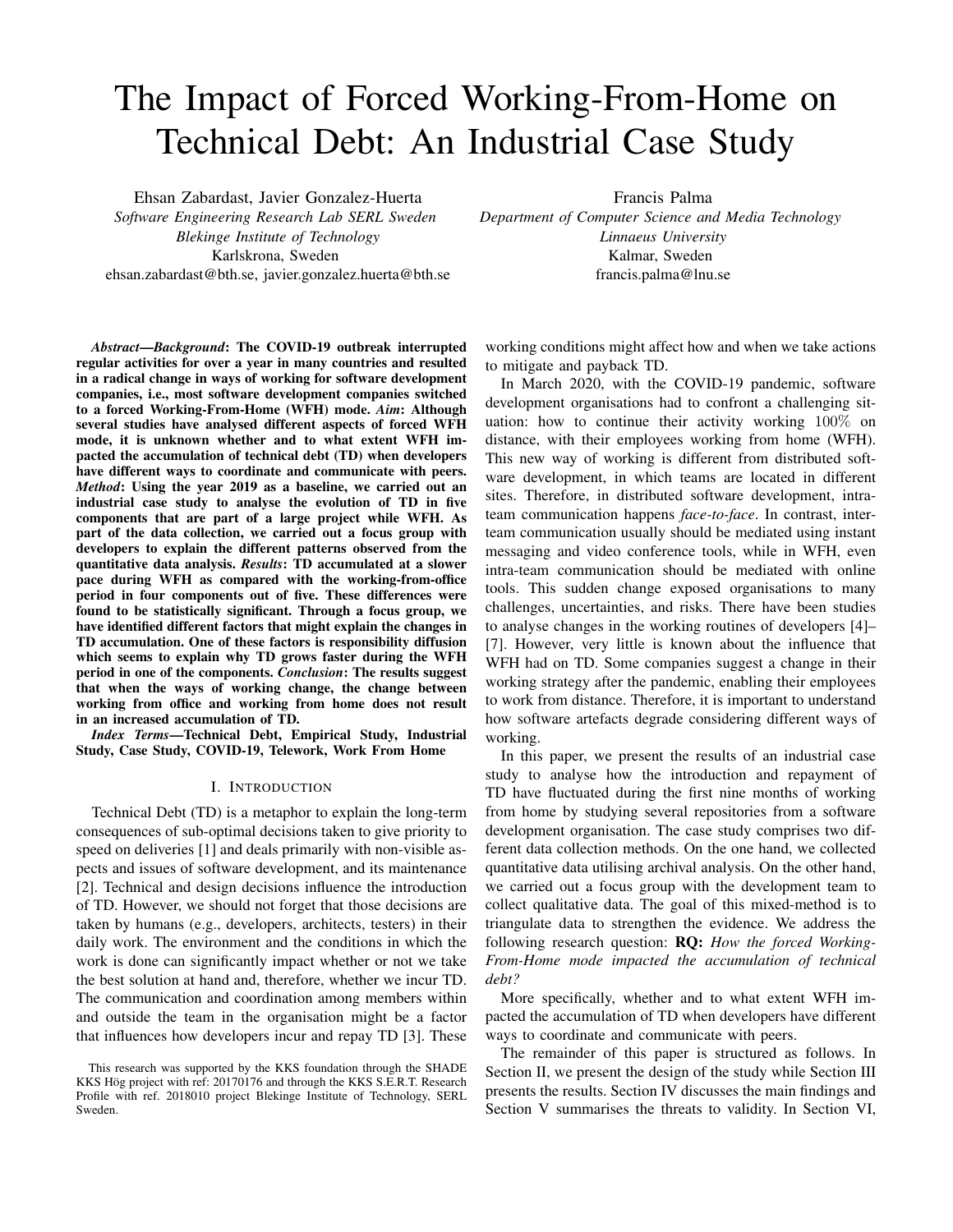we discuss related work in the area. Finally, Section VII draws our conclusions and discusses further work.

# II. RESEARCH METHODOLOGY

To address the research question, we carried out an industrial case study that combines archival and qualitative data collected from git repositories, SonarQube, and a focus group. Fig 1 shows our research methodology.



Fig. 1. The research methodology.

This study is conducted in an industrial setting and comprises the analysis of five components developed by a company that has chosen to remain anonymous. The company is a large software development company that develops web-based financial and accountancy services. It is a mature company in its development practices and has well-established, successful products. The case has been selected by convenience (availability and access). The company is interested in continuously improving its products and ways of working. Therefore, it was willing to participate in the study and learn from its results.

We are presenting an embedded case study [8] where we are analysing five components (units of analysis), which are mainly written in Java. The analysis period of all components spans two years (2019 and 2020).

In the following, we describe the main constructs and measurements used for the quantitative analysis in this research, as illustrated in Fig 2. We calculated the amount of accumulated TD per week for each component. We used SonarQube<sup>1</sup> to calculate the amount of TD in each component and calculated the amount of code using gitlog. The company uses SonarQube for controlling code quality and as a proxy for TD in the development process. Moreover, SonarQube has been used in similar studies on the topic of TD, e.g., [9], [10].

## *A. Data Collection*

*1) Quantitative Data:* The data gathered from SonarQube is the issues detected by the quality profile and gate<sup>2</sup> selected by the company. The issues are representative of the quality profile and quality gate. The data is collected via the company's SonarQube API and therefore is representative of what the company considers TD. The tool provides the estimated time (i.e., effort in minutes) required to resolve the issues. The accumulated TD of a component is the total remediation time for all the issues detected. We considered repaid TD when issues are tagged as 'fixed' and 'closed'.



Fig. 2. Study constructs and measurements.

To calculate TD density, we used the growth in the size of the system reported by git log, as added lines of code minus deleted lines of code. Table I presents the details of the investigated components in this study.

TABLE I INVESTIGATED COMPONENTS' SIZE AND NUMBER OF COMMITS.

| ID             | Size (KLOC) | $\#$ commits in 2019 | $\#$ commits in 2020 |
|----------------|-------------|----------------------|----------------------|
| C <sub>1</sub> | 52          | 314                  | 292                  |
| C <sub>2</sub> |             | 315                  | 362                  |
| C <sub>3</sub> | 4.8         | 163                  | 352                  |
| C <sub>4</sub> | 14          | 404                  | 269                  |
| C <sub>5</sub> | 6.5         | 149                  | 499                  |
| <b>Total</b>   |             | 1.345                |                      |

*2) Qualitative Data:* The results of the quantitative analysis were presented to the development team (see Table II) responsible for the development of the five components in a focus group session. The developers provided descriptions and explanations for what they thought were the reasons behind some of the most prominent changes in TD or size during the analysed period, and their experience with factors that impacted the accumulation of TD. The statements were collected via sticky notes and the transcript of the focus group session. The length of the focus group was 60 minutes, and six members (out of a total of 8 in the team) participated in the session. In order to complement the statements, we recorded and transcribed the conversation during the focus group. The focus group included the following steps:

TABLE II FOCUS GROUP PARTICIPANT INFORMATION.

|                     | Experience (years) |         |
|---------------------|--------------------|---------|
| Role                | In Company         | Overall |
| Product Owner       |                    | 21      |
| Development Manager |                    | 18      |
| Product Owner       |                    | 9       |
| Senior Developer    | 12                 | 12      |
| Senior Developer    |                    |         |
| Scrum Master        |                    |         |

• Participants introduced themselves and their roles in the team.

<sup>1</sup>Version 8.9.6 LTS at https://www.sonarqube.org

<sup>2</sup>https://docs.sonarqube.org/latest/user-guide/quality-gates/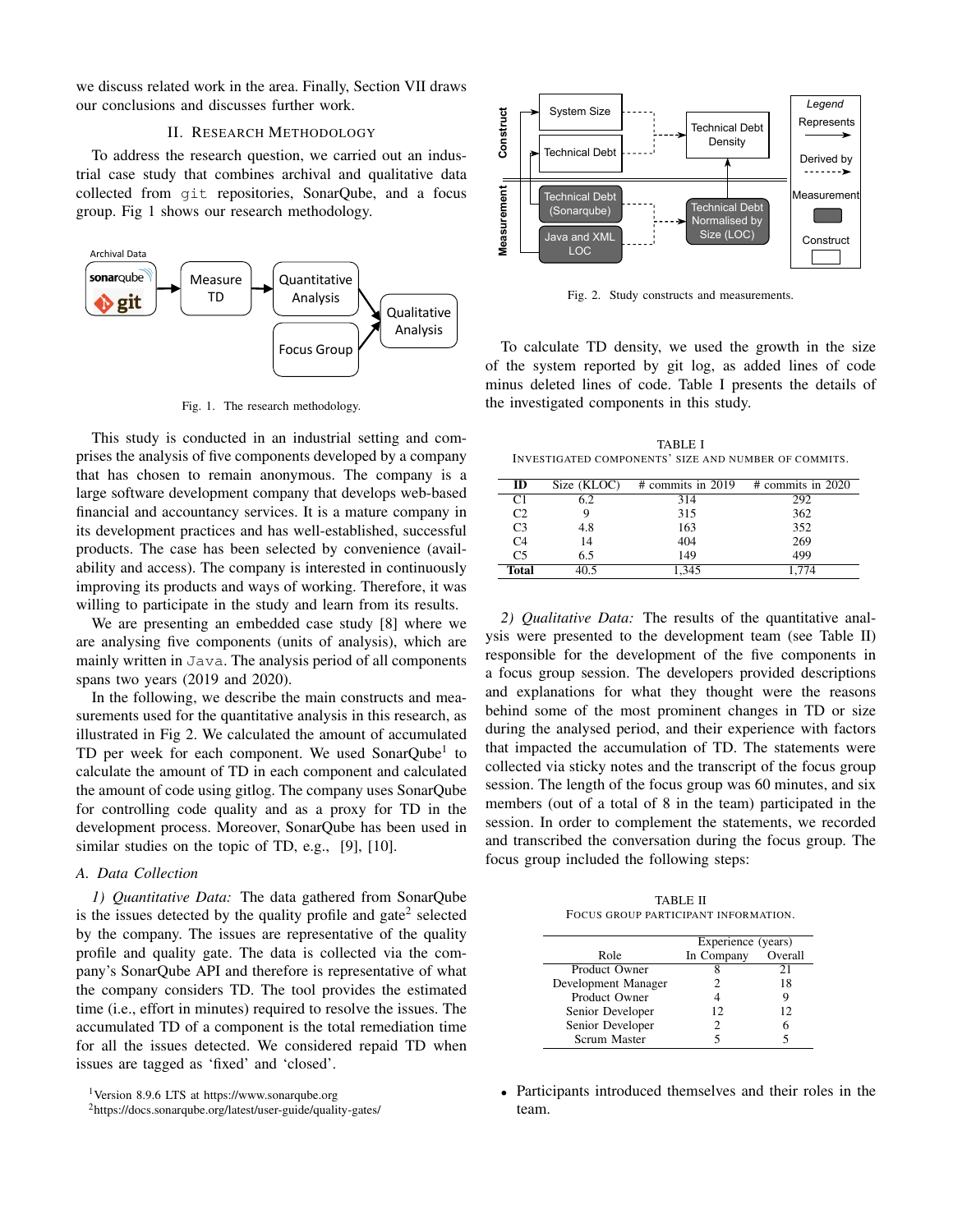- The authors of this paper presented a summary of the results and explained the focus group procedure.
- Participants answered questions regarding the results of the quantitative analysis.
	- Participants read each question. They had five minutes to think about each question. They wrote their answers and opinion on sticky notes and posted them at the end of the time altogether.
- Participants and researchers had a closing discussion where they discussed the details of the results.

### *B. Data Analysis*

The data analysis is divided into two sections where we analyse the quantitative and qualitative data separately.

*1) Quantitative Data Analysis:* To evaluate the state of each component, we use  $TD_{density}$ .  $TD_{density}$  is the normalised amount of TD per line of code [11], [12]. Plotting  $TD_{density}$ over time will allow us to visualise the changes in TD density and their trend. The weeks from 2019-01-01 to 2020-03-11 were considered as *office* and the weeks from 2020-03-11 to 2020-12-31 were considered as WFH.

For comparing whether there were differences in the TD density while working in the office vs WFH, we use the t-test for independent samples (at the significance of 0.05) in case the samples were normally distributed or the Mann-Whitney tests in case the samples were not normally distributed [13]. For assessing whether each sample (i.e., Office and WFH) were normally distributed, we used the Shapiro-Wilk Test [13].

*2) Qualitative Data Analysis:* The main input for the qualitative data analysis is the statements provided by the focus group participants. We have used *In Vivo Coding* to label the statements. In Vivo coding is suitable for labelling raw data in the first cycle coding. It prioritises the opinions of the interviewees [14]. The coding was done by two authors independently. Then we compared all the labels and discussed the conflicting cases with the help of the third author.

For the second cycle coding, we have used *Pattern Coding* to create the themes from the labels from the previous step. Pattern coding allows us to identify the themes from the data [14]. One of the authors extracted the emerging themes and later discussed them with all authors to agree on themes.

## III. RESULTS

# *A. Results from the Quantitative Data Analysis*

Fig 3 illustrates the data for the quantitative data analysis, in which each row depicts a different component. The *blue* colour is used for year 2019 and *red* for year 2020. The vertical *black* line is used to mark the week in which the company switched to forced WFH—in 2020. The horizontal scale on each graph represents the weeks ranging from 1 to 52. For each component, we present the results using four different graphical representations (four columns). These columns are:

• Column I: TD per Week shows the amount of TD in a component per week. The positive and negative values represent introduced and repaid TD, respectively.

- Column II: Accumulated TD shows the accumulated TD during each year. The dashed blue and red lines are trends for the years 2019 and 2020, respectively, and have been calculated using the linear regression function of Scipy package<sup>3</sup>, version 1.6.1 for Python 3.8.
- Column III: Component Size Growth shows the change in the component size during each year. The size is calculated only considering Java and XML files since the quality gate only considers issues related to Java and XML.
- Column IV: TD Density shows TD normalised per LOC during each year. The dashed blue and red lines are trends for the years 2019 and 2020, respectively, and have been calculated using the linear regression function of the Scipy package version 1.6.1 for Python 3.8. The trend lines in Column IV are all significant  $(p-value < 0.5)$ . For C1, C2, C3 and C5, the trend lines explain  $< 50\%$ of the variance ( $R^2 < 50\%$ ). However, for  $C4_{WFH}$ , the trend line is higher and explains 75% of the variance  $(R^2 = 74.86\%)$  and for  $C4<sub>offsetice</sub>$  the trend line is slightly lower than 50% ( $R^2 = 43.89\%$ ).

We observe statistically significant differences in the changes of  $TD_{density}$  in all components when comparing 2019 and 2020. We observe that, when working from office, components C1, C2, C3, and C5 incur more TD, i.e., on average  $TD_{density}$  is higher during 2019. Therefore, the accumulated  $TD_{density}$  introduced since the beginning of the year 2019 is higher than the year 2020 during the WFH period. Conversely, component C4 incurs more TD when working from home, i.e., on average  $TD_{density}$  is higher during 2020. Therefore, the accumulated  $TD_{density}$  introduced since the beginning of the year 2019 is lower than the year 2020 during the WFH period.

TABLE III DESCRIPTIVE STATISTICS FOR EACH COMPONENT FOR TD DENSITY.

| Component                  | N  | Min. | Max. | Mean | Median |
|----------------------------|----|------|------|------|--------|
| $\overline{C1}_{of\,fice}$ | 51 | 0.02 | 0.18 | 0.09 | 0.09   |
| $C1_{WFH}$                 | 46 | 0.04 | 0.1  | 0.05 | 0.04   |
| $C2_{of\,face}$            | 51 | 0.03 | 0.12 | 0.1  | 0.1    |
| $C2_{WFH}$                 | 52 | 0    | 0.09 | 0.07 | 0.08   |
| $\overline{C3}_{office}$   | 51 | 0.06 | 0.17 | 0.11 | 0.11   |
| $C3_{WFH}$                 | 50 | 0    | 0.06 | 0.03 | 0.03   |
| $C4_{office}$              | 51 | 0.04 | 0.16 | 0.12 | 0.12   |
| $C4_{WFH}$                 | 50 | 0    | 0.37 | 0.27 | 0.3    |
| $C5_{of\,face}$            | 49 | 0    | 0.16 | 0.08 | 0.06   |
| $C5_{WFH}$                 | 50 |      |      | 0    | 0      |

Table III summarises the descriptive statistics for TD density per week. We applied the Mann-Whitney test, provided that the samples were not normally distributed. The results of the Mann-Whitney test are as follows:

• C1. The test result shows that there are *significant* differences in the introduced  $TD_{density}$  when working from office as compared to WFH ( $W = 2203$ ,  $p=0.000$ ).

<sup>3</sup>https://www.scipy.org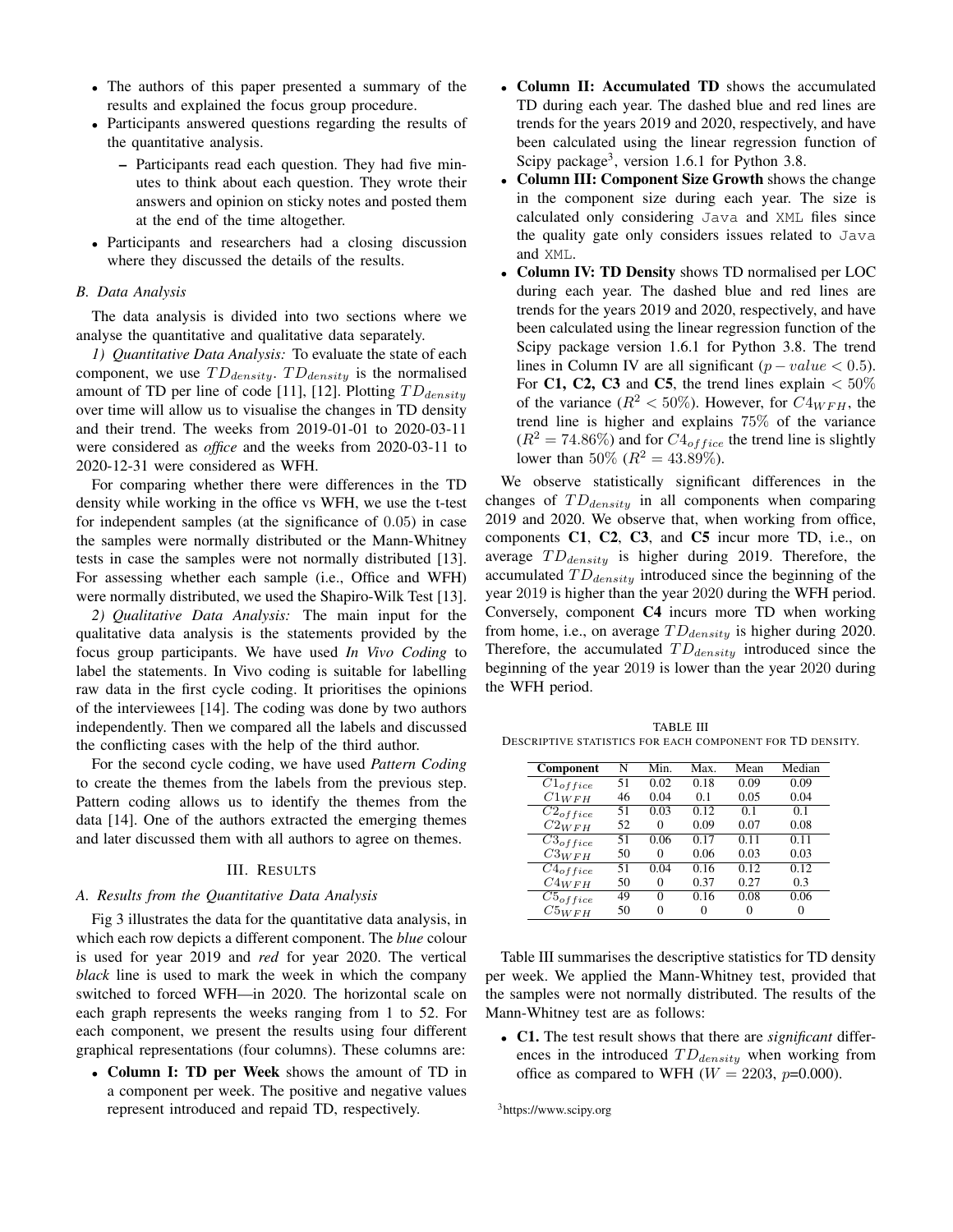

Fig. 3. Results of the quantitative analysis for five components. Column I shows TD per week; Column II shows the accumulated TD; Column III shows the component size growths; and Column IV shows the TD density.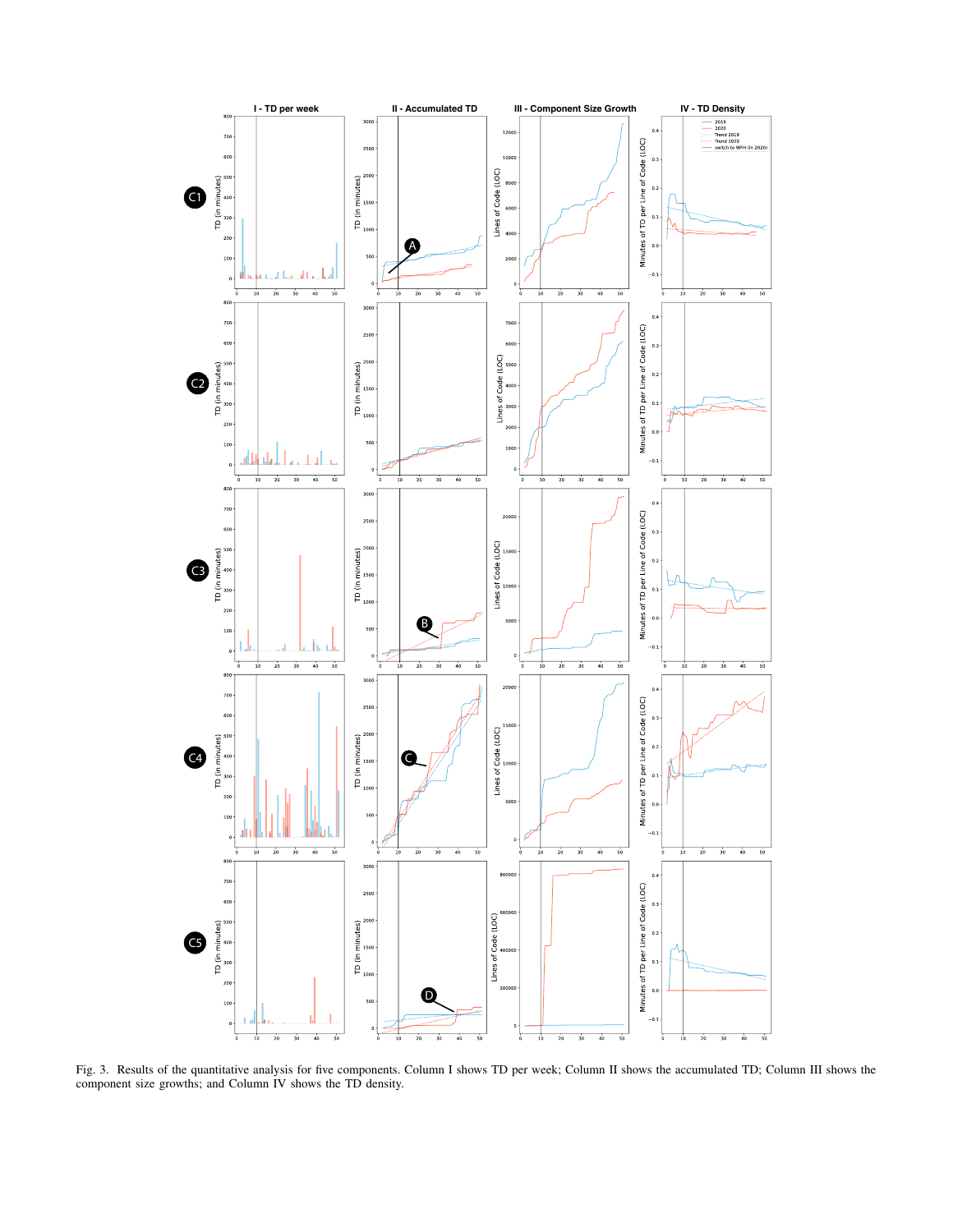- C2. The test result shows that there are *significant* differences in the introduced  $TD_{density}$  when working from office as compared to WFH ( $W = 2307$ ,  $p=0.000$ ).
- C3. The test result shows that there are *significant* differences in the introduced  $TD_{density}$  when working from office as compared to WFH ( $W = 2544$ ,  $p=0.000$ ).
- C4. The test result shows that there are *significant* differences in the introduced  $TD_{density}$  WFH as compared to working from office  $(W = 263, p=0.000)$ .
- C5. The test result shows that there are *significant* differences in the introduced  $TD_{density}$  when working from office as compared to WFH ( $W = 2404.5$ ,  $p=0.000$ ).

# *B. Results from the Qualitative Data Analysis*

In the focus group, we summarised the results presented in Section III-A to the developers, and asked them to elaborate on the results. We recorded the number of participants who agreed on each statement (ratio of agreement in Fig 4). Example statements are provided.

- *Question: Is there any explanation for the change of TD in each component or on the team's ways of working?* The statements from developers suggest that there are several different reasons for the accumulation of TD in each component. The summary of possible explanations for the accumulation of TD in the investigated components are (ordered by level of agreement among participants):
	- *Changes in mob programming (5.6/6):* The development team engaged in less mob programming. The developers state that they changed to individual programming, which is not as effective while working from home, and it impacts the accumulation of TD. *"a change from working in a mob towards working more individually"*
	- *Growth in the complexity (5/6):* Growth in complexity of the component makes TD growth faster. *"company growth, new products and projects"*
	- *Responsibility diffusion (5/6):* Having many external contributors to the repository, i.e., responsibility diffusion, impacts the accumulation of TD. *"[the component] has a lot of contributors outside our team"*
	- *Switch to another framework (4/6):* Migration to a new framework impacts the accumulation of TD. *"switch to [a new framework] lead to many changes over many components"*
	- *Growth in size (4/6):* Growth in the component via new development impacts the accumulation of TD. *"2020 seems to have had larger changes"*
	- *Multiple implementations (4/6):* Multiple implementations of (a part of) code base impact the accumulation of TD. *"multiple implementations [...] may increases TD"*
	- *Backward compatibility (4/6):* Backward compatibility might impact the accumulation of TD. *"backward compatibility may increase TD"*

There are points of interest in some of the charts presented in Fig 3, e.g., in component C1, Column II marked with *A* which is a significant increase in the introduction of TD at the beginning of both 2019 and 2020. To elaborate on such points of interest, we asked developers specific questions regarding such observations. These are four observations marked as *A, B, C,* and *D* in Fig 3.

- *A: Why are there steep increases in TD in both years at the beginning of the year?* The developers stated that this steep increase in TD correlates to the migration to a new framework and duplication of work because of "*project rework*". Ration of agreement in the focus group for this answer was 5/6.
- *What do you think is the reason behind this steep increase in TD?*
	- B: The developers state that this steep increase in TD correlates to the introduction of new code, refactoring, security maintenance work, code duplication, and TD on tests. Ration of agreement in the focus group for this answer was 6/6.
	- C: The developers state that this steep increase in TD correlates to the duplication of functionality, TD on tests, development of new features and functionality, and refactoring. Ration of agreement in the focus group for this answer was 6/6.
	- D: The developers state that this steep increase in TD correlates to the integration of a new external library to an already complex code. Ration of agreement in the focus group for this answer was 6/6.

The statements provided by the participants were collected via sticky notes. We analysed the statement to extract labels and themes, as described in Section II-B. We extracted three main themes of factors that the participants in the focus group perceive might have an impact on the growth of TD including: source-code-related factors, laws-of-evolution-related factors, and ways-of-working-related factors. The results of the thematic analysis are summarised in Fig 4.

The *source-code*-related factors include code, architecture, and design decisions that impact the growth of TD such as *change of framework*, *multiple implementation of a component*, and *backward compatibility of a component*. The *laws-of-evolution*-related factors include continuous change and increasing complexity [15] that impact the growth of TD, such as *growth in size* and *growth in complexity*. The ways-of-working related factors include communication and coordination of the team that impact the growth of TD, such as *changes in mob programming* and *contributions of developers outside of the team*.

Regarding *ways-of-working*-related factors, the participants in the focus group pointed out that the component C4 does not have a clear ownership. The team that formally owns the component is not among the main contributors in terms of the number of revisions or the volume of code being contributed to the component (i.e., when analysing the whole history of the component, the *owning* team was the fourth in the number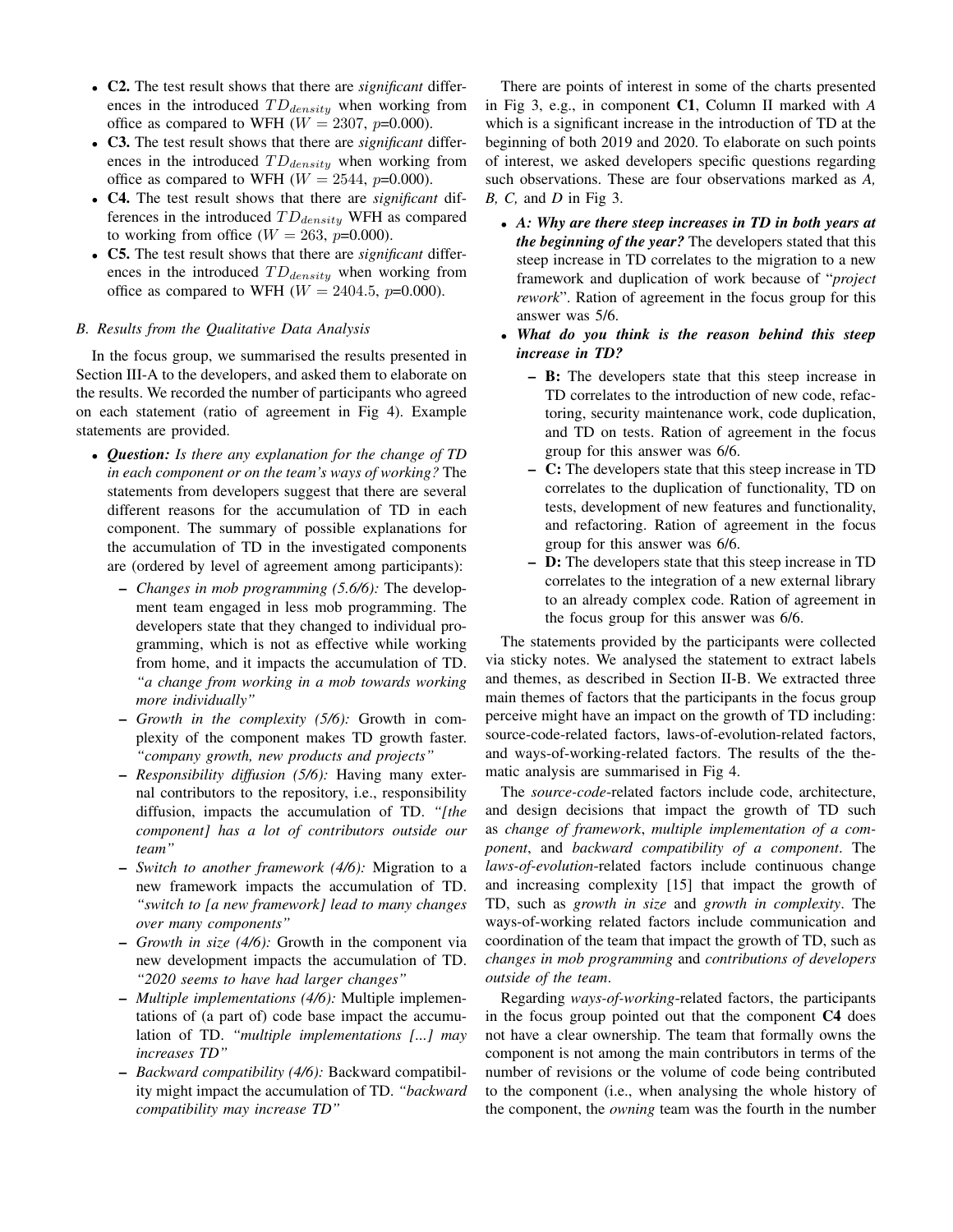

Fig. 4. Summary of the results of the qualitative analysis. The number next to the factors represent the ratio of agreement among the participants.

**Responsibility Diffusion**<br> **Responsibility Diffusion**<br> **Responsibility**<br> **Responsibility**<br> **Responsibility**<br> **Responsibility**<br> **Responsibility**<br> **Responsibility**<br> **Responsibility**<br> **Responsibility**<br> **Responsibility**<br> **Res** of total revisions). The *owning team* acts as *"gate keepers"* (i.e., in their own words) in the sense that members of this team are responsible for rating the pull requests, but the team does not have full control over the code being included in the component. This is a clear case of *responsibility diffusion* [16], where many other teams are contributing to a component, and no one takes the required code maintenance actions to keep the code in shape and/or repay TD. We observe that, apparently, in component C4, the effect of responsibility diffusion on TD seems to be exacerbated during the WFH period, with less pair or mob programming and more difficult inter-team communication.

#### IV. DISCUSSION

In this section, we discuss our results with regards to the research question and its practical implications.

## *A. Impact of Forced Working-From-Home on Technical Debt*

As highlighted in Section III, the week-by-week statistical analysis show statistically significant differences. TD is accumulating at a faster pace in the component C4 during the forced WFH period while in the other components TD seems to accumulate faster when working from office. The developers expected the decrease in TD accumulation: *"A gut feeling is that technical debt should not have increased during WFH -*

*rather decreased. Sharing screens and discussing feels more natural when working remotely."* Our results show that the practices used by the developers during WFH such as screen sharing and impromptu meetings have helped decrease the accumulation of TD.

We investigated the faster increase of TD growth in component C4. Further investigation of the contributions revealed that developers from other teams are the main contributors to this component. There are 77 developers from 17 teams contributing component C4. The impact of responsibility diffusion on the growth of TD is highlighted as a major factor by the developers. Tornhill [16] suggests that the developers who do not own the *code* tend to disregard "*responsibility for the quality and future of a piece of code*" which is aligned with our observations and results. The gatekeeping solution can also, in the long run, have negative consequences for the system due to review fatigue [16].

Overall, the results suggest that even when the ways of working change, e.g., less mob programming, the change between working from office and working from home does not result in increasing accumulation of TD. However, in cases where there are many different teams contributing to a component and there is *no clear ownership* of the component, the change from working from office to working from home may result in an increase pace in the accumulation of TD.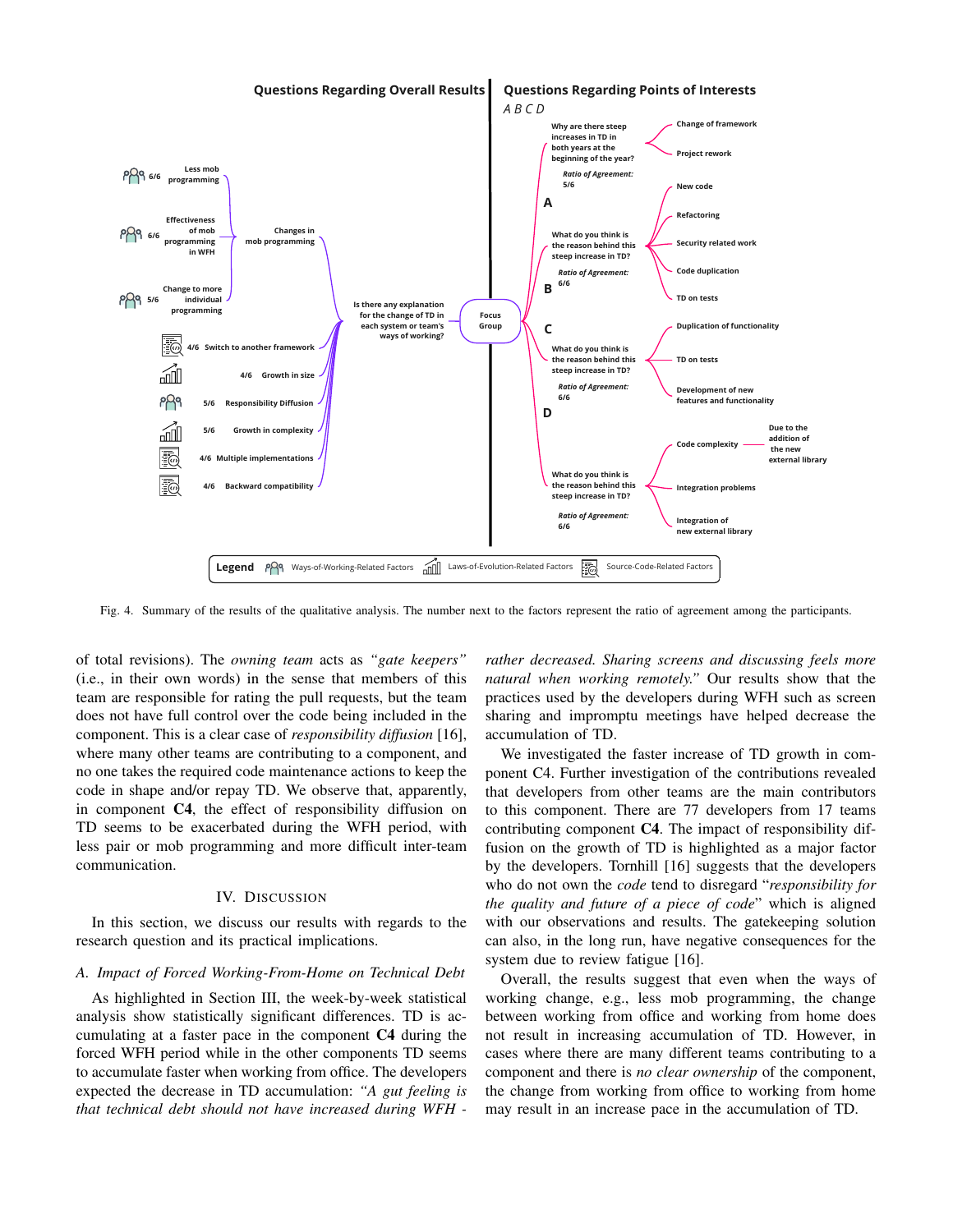The results of the qualitative data analysis show that different factors can impact the accumulation of TD. These potential factors can be divided into *source-code*, *laws-of-evolution*, and *ways-of-working*-related factors. While we expect all the potential factors to impact TD, we observe that the impact of ways-of-working related factors can be exacerbated by forced WFH mode in the components with *less clear ownership*, as stated by the participants in the focus group.

# *B. Practical implications*

Many different factors and their circumstances can impact the accumulation of TD. This case study does not provide a complete list of factors. If the changes are sudden and unexpected, e.g., changes in ways-of-working (forced WFH), they might have an impact on the growth of TD. Clear ownership of the code is a factor that can keep the growth of TD under control. The communication and coordination problems that might occur during forced WFH combined with problems in code ownership might result in the faster accumulation of TD getting out of control. The development team and developers can mitigate the impact of such unexpected changes by keeping each factor in check, in isolation, e.g., by reducing responsibility diffusion.

#### V. THREATS TO VALIDITY

In this section, we discuss the main threats to validity from four different perspectives [8]: construct validity, internal validity, external validity, and reliability.

*Construct validity* is the degree to which the measures studied can reflect the constructs that the researcher is aiming at and have been defined in the research questions [17]. We use SonarQube, which is a widely-adopted, *de-facto* standard used in industry to search for TD [18], and that has been used in similar other research studies (e.g., [10], [12]). We also rely on a metric  $TD_{Density}$  [11], that has been used to monitor the impact of external factors (e.g., Clean Code) in [9]. The calculation of  $TD_{Density}$  also takes the component's size as input, and for its calculation, we only considered Java (source code and tests) and XML files (integration tests). To mitigate potential threats regarding the size calculations, the selection of the file types was made in consensus with the heads of development in the studied company. The repaid TD is calculated through the issues flagged as 'fixed' and 'closed'. However, there might be cases where TD has been removed by deleting the files that might not be included in our analysis. Finally, we have used a set of commonly accepted statistical tests employed in the empirical SE community.

*Internal validity* concerns whether there might be other factors that might explain some of the findings. We have used a methodological triangulation [19] to mitigate those threats, using quantitative and qualitative sources. From the qualitative data, we understood that, for example, the lack of formal ownership and the usage of a quality gate might explain the uncontrolled growth of TD in the WFH period. However, there might be other reasons, and further studies are needed to understand better additional factors that can explain this exacerbated growth. There might be other nonstudied factors that can explain the differences in TD during the studied periods.

*External validity* concerns the generalisability of the results into different contexts out of the investigated cases. Our results are strictly applicable to the studied case. One of the common misunderstandings about case study research is the inability to generalise from single cases [20]. We focus on analytical generalisability rather than statistical generalisation, comparing different components and searching for plausible explanations within the development team, and trying to extract themes that can explain the differences in observations.

*Reliability validity* concerns whether the data and the analysis are independent of the specific researchers. This might be a significant threat to the validity of this study. We tried to mitigate this threat by first involving the studied company in interpreting the results instead of restricting the analysis to a pure comparison of two data frames. Second, we tried to improve the reliability of the qualitative analysis by doing a separate blinded coding.

### VI. RELATED WORK

This section summarises studies from findings on WFH regarding software development and productivity, working patterns and TD, and measuring the TD trend.

Studies Analysing the Impact of WFH: One of the earliest studies during the COVID-19 pandemic by Bao et al. [6] analysed developers' activity records to understand the impact of WFH on productivity. The interest group is 139 developers in Baidu Inc, China. The dataset is obtained between Dec. 2019 and Mar. 2020 and compared with the corresponding months in 2018 and 2019. However, no generalised observation could be made, i.e., although WFH has different impacts on developers' productivity, this varies by the project age, type, language, and size. Also, the productivity of the majority of the developers when WFH is similar to the office. Smite et al. [21] studied work patterns for a geographically distributed software development company to understand how employees cope with the WFH mode. Findings suggested that during the WFH, engineers follow daily routines similar to onsite work. Moreover, there is no significant change in code production comparing the onsite and WFH code commits. The authors reported an increased flow and productivity in some instances (e.g., familiarity with the tasks) due to a lack of spontaneous interruptions from colleagues and shorter breaks.

Working Patterns and TD: In an industrial case study, Codabux and Williams [22] reported that developers primarily focus on design, testing, and defect-related TD in an agile setting. In the agile and distributed environment, developers often create their taxonomy of TD subject to the type of tasks they were assigned and their understanding. Yli-Huumo et al. [23] provided an exploratory, qualitative case study interviewing 25 engineers in eight development teams and analysing empirical data to understand TD management. TD management was done systematically for most of the teams